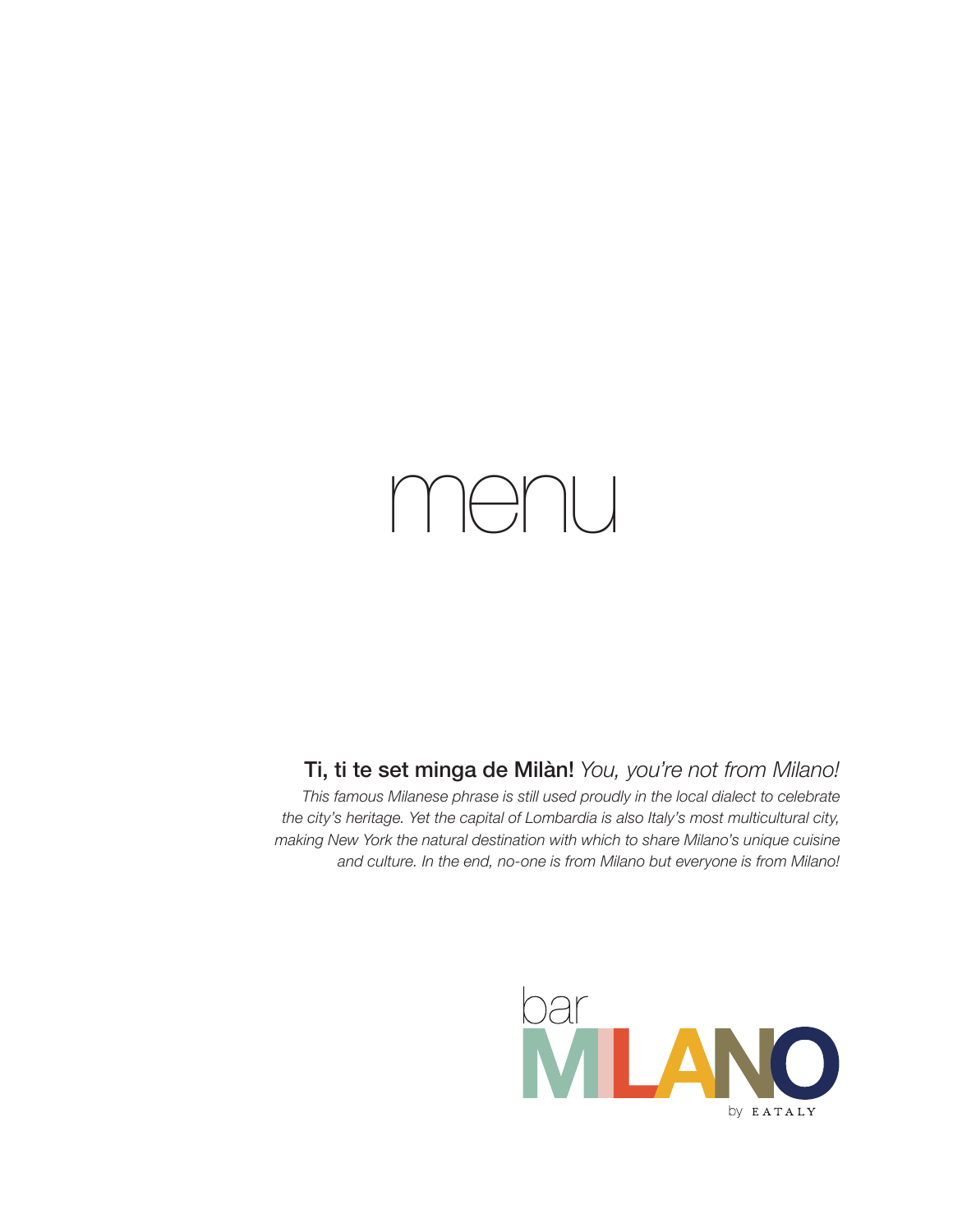O mia bela Madunina che te brillet de luntan tutta d'ora e piscinina, ti te dominet Milan.

*Oh my beautiful Madonnina, who shines from far away, all golden and tiny, you watch over Milan.*

Canzone Popolare Milanese (1934) Giovanni D'Anzi

#### Le Forchette di Munari Bruno Munari (2015)

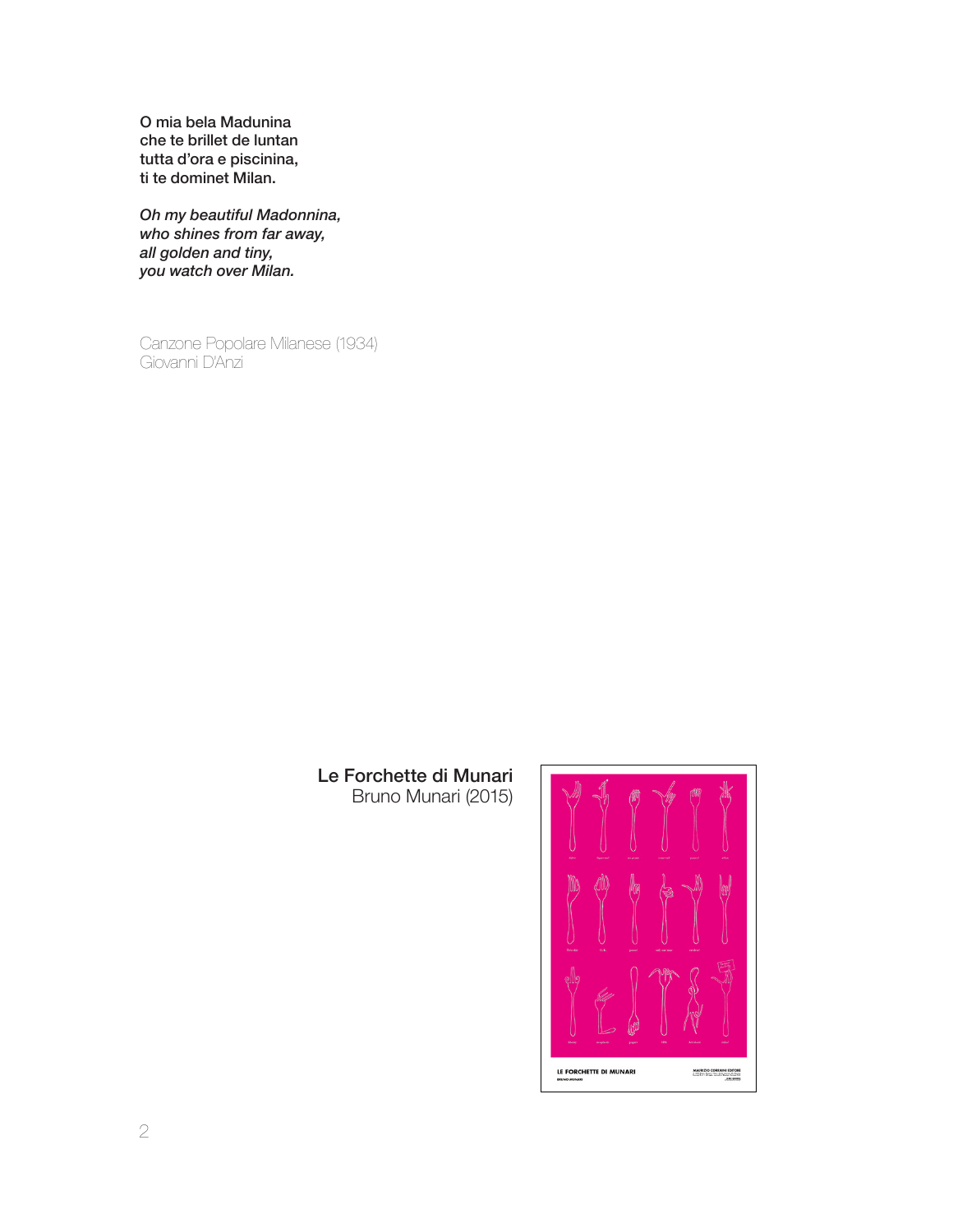

Zucc e melon a la sua stagion Zucche e meloni nella loro stagione *Squash and melons each have their season (things will come when the time is right)*

| Peperoni all'Acciuga<br>Roasted Sweet Peppers, Armatore Anchovies,<br>Extra Virgin Olive Oil                | 15 |
|-------------------------------------------------------------------------------------------------------------|----|
| <b>Prosciutto</b><br>22-month Ferrarini Prosciutto<br>Add Housemade Mozzarella +8                           | 1/ |
| Insalata di Primavera<br>Watercress, Arugula, Baby Carrots, Grilled Asparagus,<br>Charred Lemon Vinaigrette | 1/ |
| <b>Vitello Tonnato</b><br>Mosner Family Veal Top Round, Tonnato Sauce,<br>Parsley Leaves, Celery Leaves     | 17 |
| <b>Mondeghili</b><br>Crispy Milanese-Style Braised Beef & Pork                                              | 17 |



Cuor di Panna Olimpia Zagnoli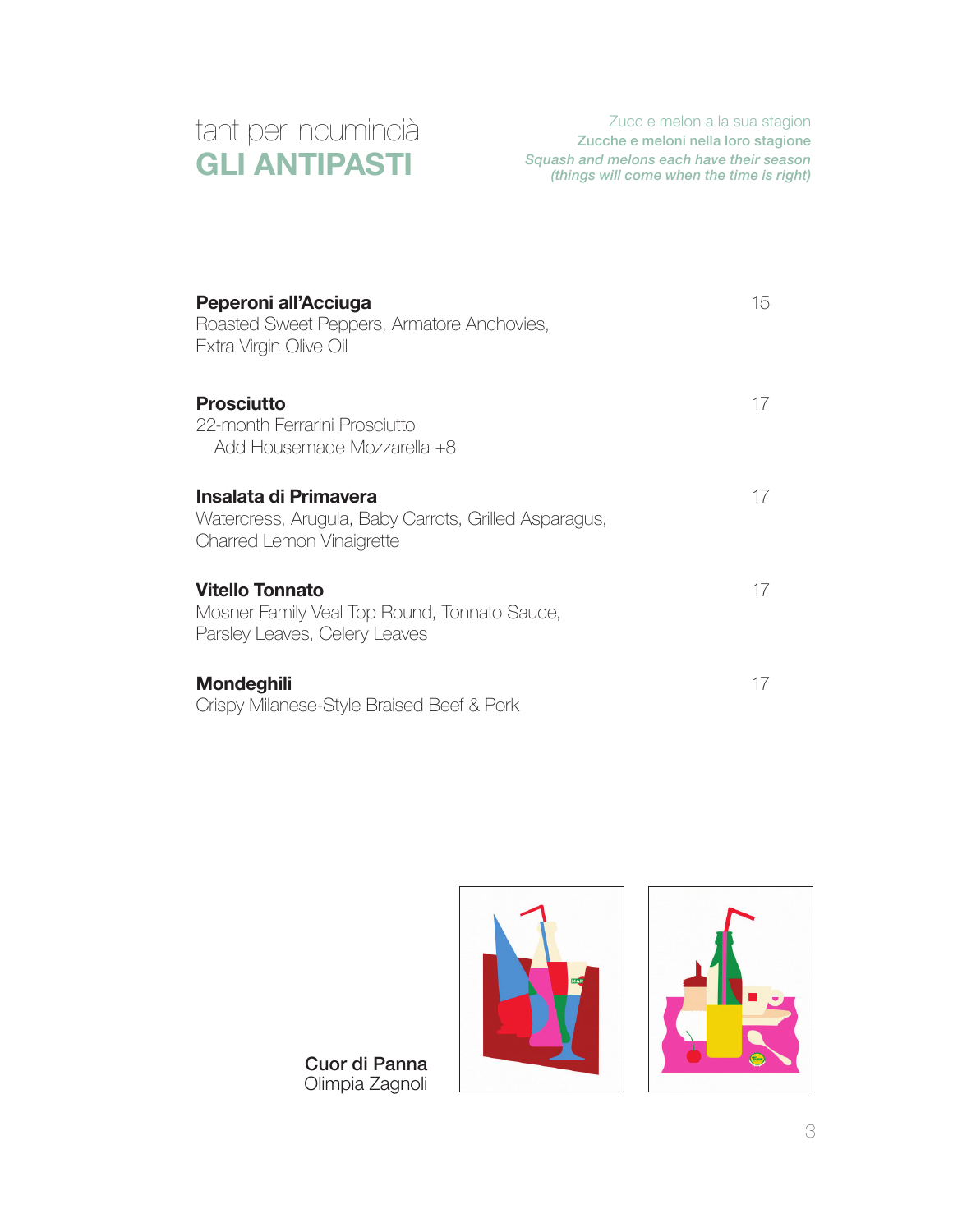

el riss ch'el nass in l'acqua el voeur moiei in del vin il riso, che nasce nell'acqua, vuole morire nel vino *Rice may be born in water, but wants to die in wine (there's no better pairing than riso and vino!)*

| risotto a la milanesa <b>Zafferano</b><br>Saffron, Bone Marrow Brodo,<br>18-Month Parmigiano Reggiano <sup>®</sup> DOP | 28 |
|------------------------------------------------------------------------------------------------------------------------|----|
| riss al salt <b>al Salto</b><br>Crispy Saffron Risotto, Sage, Taleggio DOP Fonduta                                     | 26 |
| <b>Funghi</b><br>Roasted Wild Mushrooms,<br>18-Month Parmigiano Reggiano <sup>®</sup> DOP                              | 25 |
| Primavera<br>Asparagus, Snap Peas, Grana Padano DOP, Fresh Herbs, Lemon                                                | 22 |



Cuor di Panna Olimpia Zagnoli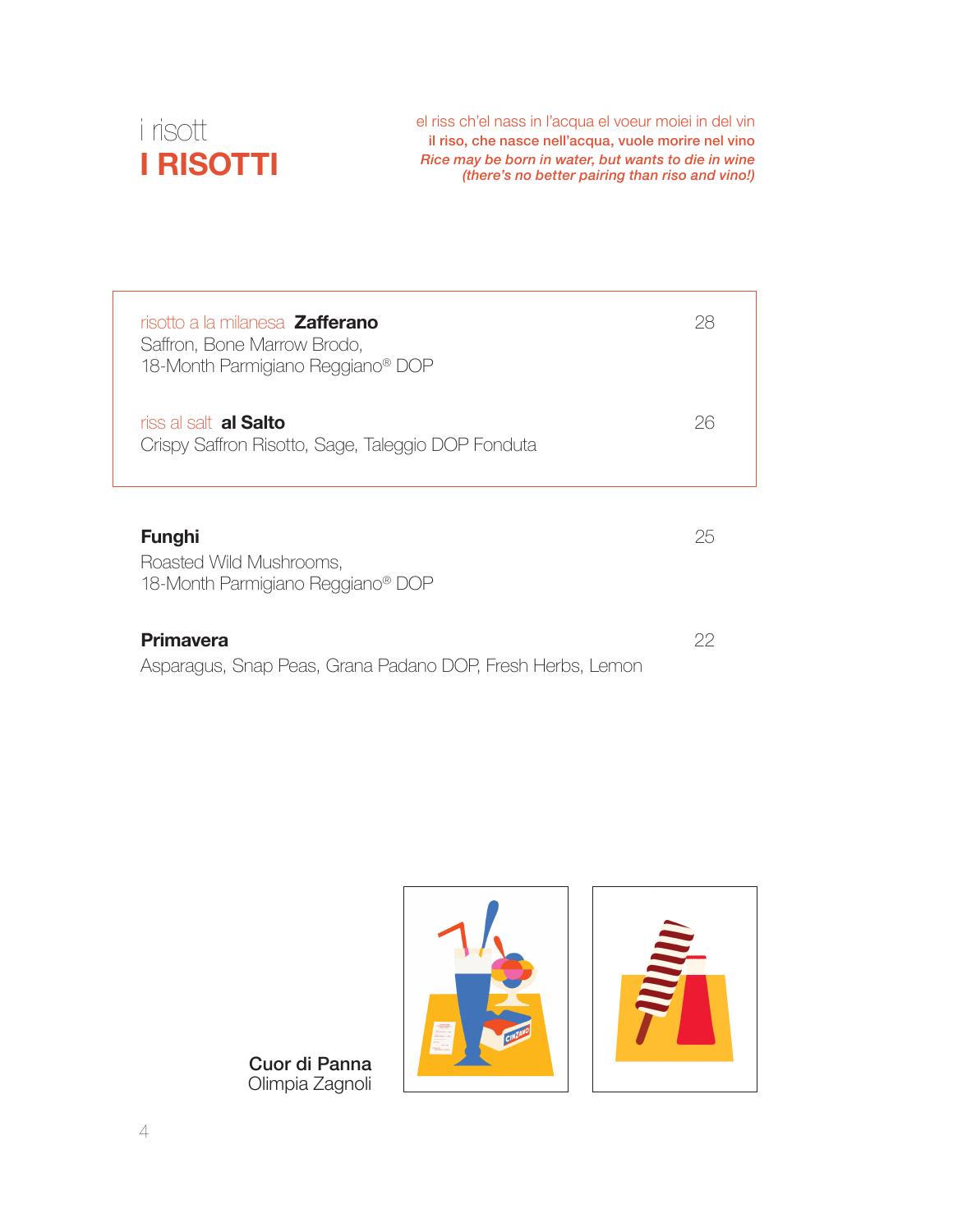# i noster prim **I NOSTRI PRIMI**

| Tortiglioni al Sugo di Pomodoro<br>Afeltra 100% Italian Grain Pasta, Corbari Tomatoes, Cosí Com'è<br>Semi Sec Tomatoes, Breadcrumbs | 19  |
|-------------------------------------------------------------------------------------------------------------------------------------|-----|
| <b>Tortelli con Piselli</b><br>Housemade Sweet Pea and Ricotta Ravioli, Green Garlic Pesto                                          | 23. |
| Agnolotti del Plin<br>Housemade Braised Beef, Pork, and Veal Filled Pasta, Veal Sugo                                                | 29. |
| Pappardelle al Ragù di Vitello<br>Housemade Pasta, Mosner Family Veal Ragù,<br>24-Month Parmigiano Reggiano <sup>®</sup> DOP        | 31  |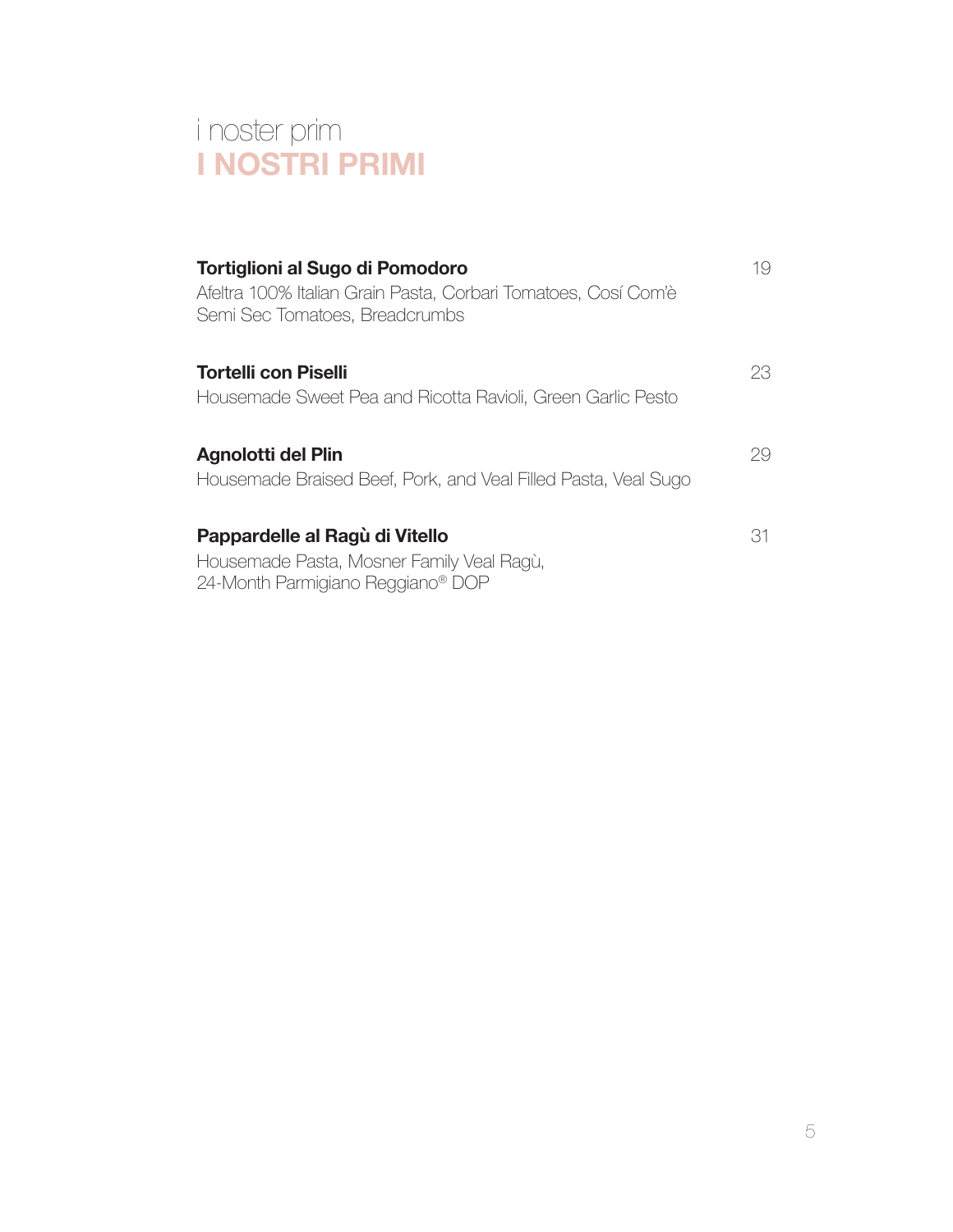

| Calamari Ripieni<br>Stuffed Calamari, Braised Kale, Crispy Sicilian Capers, Lemon                           | 26  |
|-------------------------------------------------------------------------------------------------------------|-----|
| Pesce alla Piastra<br>Seared Atlantic Halibut, Spring Vegetable Scaffata, Scallion                          | 34  |
| Tagliata di Manzo<br>Creekstone Farms Hanger Steak, Sugo di Arrosto, Salsa Verde,<br>Olive Smashed Potatoes | 36  |
| Braciola di Maiale<br>16oz Rosenkrans Farm Bone-In Pork Chop,<br>Grilled Seasonal Vegetable                 | 47  |
| l'osbus L'Ossobuco<br>Braised Mosner Family Veal Shank,<br>Saffron Risotto, Gremolata                       | b() |

# **CONTORNI**

| Cime di Rapa<br>Market Broccoli Rabe, Garlic Confit, Chili, Lemon             | 9 |
|-------------------------------------------------------------------------------|---|
| <b>Polenta</b><br>Crispy Polenta, Taleggio DOP                                | 9 |
| <b>Patate</b><br>Crushed Fingerling Potatoes, Extra Virgin Olive Oil, Parsley | 9 |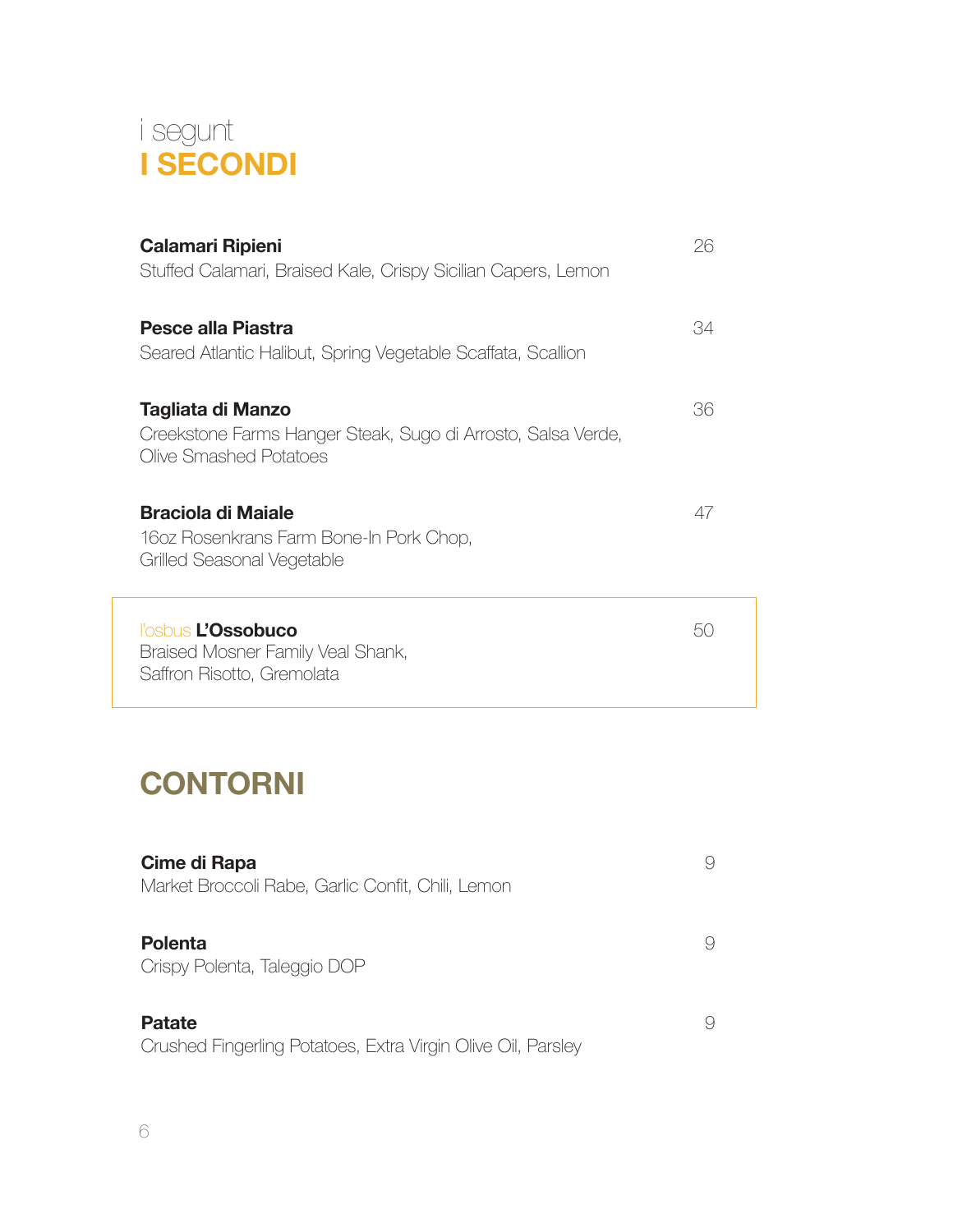# i piatt a la milanesa **I PIATTI ALLA MILANESE**

#### la cutuleta a la milanesa Cotoletta alla Milanese

Breaded, Fried, and Served Simply with Italian Chicories, Lemon, and Extra Virgin Olive Oil

*The first mentions of this traditional dish from Milan date back to 1134, when the Abbott of the Basilica di Sant'Ambrogio served a meal of fried and breaded veal loin*

#### **La Tradizionale Cotoletta alla Milanese** 60

Mosner Family Bone-in Veal Chop

**Mezzo Pollo** 38

Snowdance Farms Half Chicken

la vera cutuleta al la milanesa l'e quella con l'oss e la dev vess leggerment tajada con el cortell, de la part de foeura, se no, con la cottura, la fa' i rizz

la vera cotoletta alla milanese è quella con l'osso e deve essere tagliata col coltello sul lato esterno, cosicché nella cottura non possa arricciarsi

*The true cotoletta alla milanese must be served bone-in, and it should be cut on the outer edge before cooking, so that it won't shrink*

Otto, L'Oca Enzo Mari (1967)